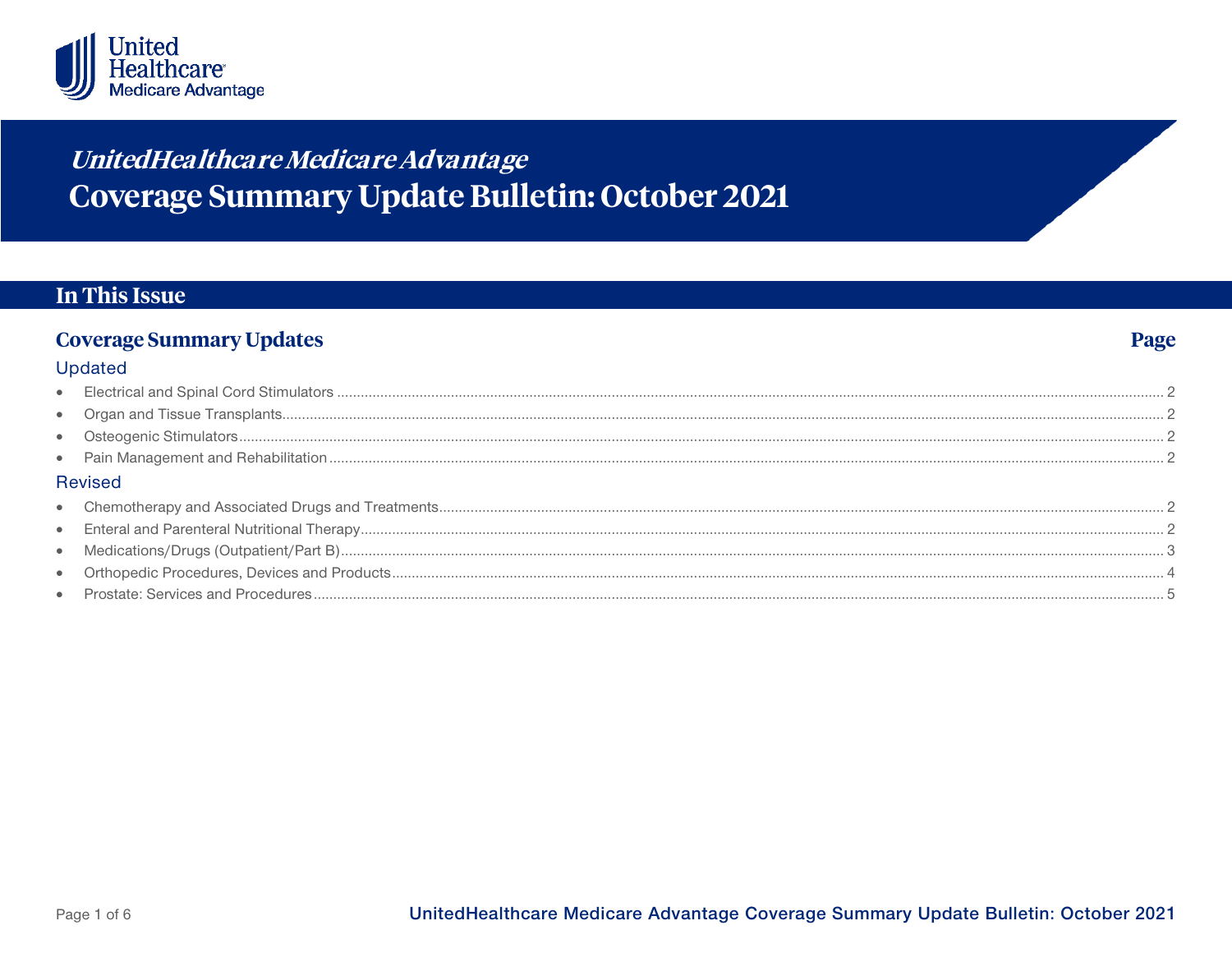

<span id="page-1-6"></span><span id="page-1-5"></span><span id="page-1-4"></span><span id="page-1-3"></span><span id="page-1-2"></span><span id="page-1-1"></span><span id="page-1-0"></span>

| <b>Updated</b>                                              |                      |                                                                                                                                                                                                                                                                                                                                                                                                                                                                                                                                                                                                                                                                                                                                                                                                                                                                                                                                                                                                                                                |  |  |  |
|-------------------------------------------------------------|----------------------|------------------------------------------------------------------------------------------------------------------------------------------------------------------------------------------------------------------------------------------------------------------------------------------------------------------------------------------------------------------------------------------------------------------------------------------------------------------------------------------------------------------------------------------------------------------------------------------------------------------------------------------------------------------------------------------------------------------------------------------------------------------------------------------------------------------------------------------------------------------------------------------------------------------------------------------------------------------------------------------------------------------------------------------------|--|--|--|
| <b>Policy Title</b>                                         | <b>Approval Date</b> | <b>Summary of Changes</b>                                                                                                                                                                                                                                                                                                                                                                                                                                                                                                                                                                                                                                                                                                                                                                                                                                                                                                                                                                                                                      |  |  |  |
| <b>Electrical and Spinal</b><br><b>Cord Stimulators</b>     | Sep. 21, 2021        | <b>Title Change</b><br>Previously titled Stimulators: Electrical and Spinal Cord Stimulators                                                                                                                                                                                                                                                                                                                                                                                                                                                                                                                                                                                                                                                                                                                                                                                                                                                                                                                                                   |  |  |  |
| Organ and Tissue<br>Transplants                             | Sep. 21, 2021        | <b>Title Change</b><br>Previously titled Transplants: Organ and Tissue Transplants<br>$\bullet$                                                                                                                                                                                                                                                                                                                                                                                                                                                                                                                                                                                                                                                                                                                                                                                                                                                                                                                                                |  |  |  |
| Osteogenic<br>Stimulators                                   | Sep. 21, 2021        | <b>Title Change</b><br>Previously titled Stimulators: Osteogenic Stimulators<br>۰                                                                                                                                                                                                                                                                                                                                                                                                                                                                                                                                                                                                                                                                                                                                                                                                                                                                                                                                                              |  |  |  |
| Pain Management and<br>Rehabilitation                       | Sep. 21, 2021        | <b>Title Change</b><br>Previously titled Pain Management and Pain Rehabilitation<br><b>Supporting Information</b><br>Updated list of available Local Coverage Determinations (LCDs)/Local Coverage Articles (LCAs) to reflect the most<br>$\bullet$<br>current reference links                                                                                                                                                                                                                                                                                                                                                                                                                                                                                                                                                                                                                                                                                                                                                                 |  |  |  |
| <b>Revised</b>                                              |                      |                                                                                                                                                                                                                                                                                                                                                                                                                                                                                                                                                                                                                                                                                                                                                                                                                                                                                                                                                                                                                                                |  |  |  |
| <b>Policy Title</b>                                         | <b>Approval Date</b> | <b>Summary of Changes</b>                                                                                                                                                                                                                                                                                                                                                                                                                                                                                                                                                                                                                                                                                                                                                                                                                                                                                                                                                                                                                      |  |  |  |
| Chemotherapy and<br>Associated Drugs and<br>Treatments      | Sep. 21, 2021        | <b>Coverage Guidelines</b><br>Off-Label Use of Drugs and Biologicals in an Anti-Cancer Chemotherapeutic Regimen<br><b>Compendia Access for Providers (NCCN)</b><br>Removed language addressing member applicability for the oncology program described in the NCCN Drugs and<br>Biologics Compendium (NCCN Compendium <sup>®</sup> )<br><b>Examples of Chemotherapy Services</b><br>Rituximab (Rituxan <sup>®</sup> )<br>Updated language to clarify Medicare does not have a National Coverage Determination (NCD) for Rituximab<br>(Rituxan <sup>®</sup> ) for chemotherapeutic indications<br>Revised default guidelines for states/territories with no Local Coverage Determinations (LCDs)/Local Coverage Articles<br>(LCAs):<br>Added reference link to the UnitedHealthcare Commercial Medical Benefit Drug Policy titled Oncology Medication<br>Clinical Coverage<br>Removed reference link to the National Government Services LCD for <i>Drugs and Biologicals, Coverage of, for</i><br>$\circ$<br>Label and Off-Label Uses (L33394) |  |  |  |
| <b>Enteral and Parenteral</b><br><b>Nutritional Therapy</b> | Sep. 21, 2021        | <b>Title Change</b><br>Previously titled Nutritional Therapy: Enteral and Parenteral Nutritional Therapy                                                                                                                                                                                                                                                                                                                                                                                                                                                                                                                                                                                                                                                                                                                                                                                                                                                                                                                                       |  |  |  |

## <span id="page-1-7"></span>Page 2 of 6 **UnitedHealthcare Medicare Advantage Coverage Summary Update Bulletin: October 2021**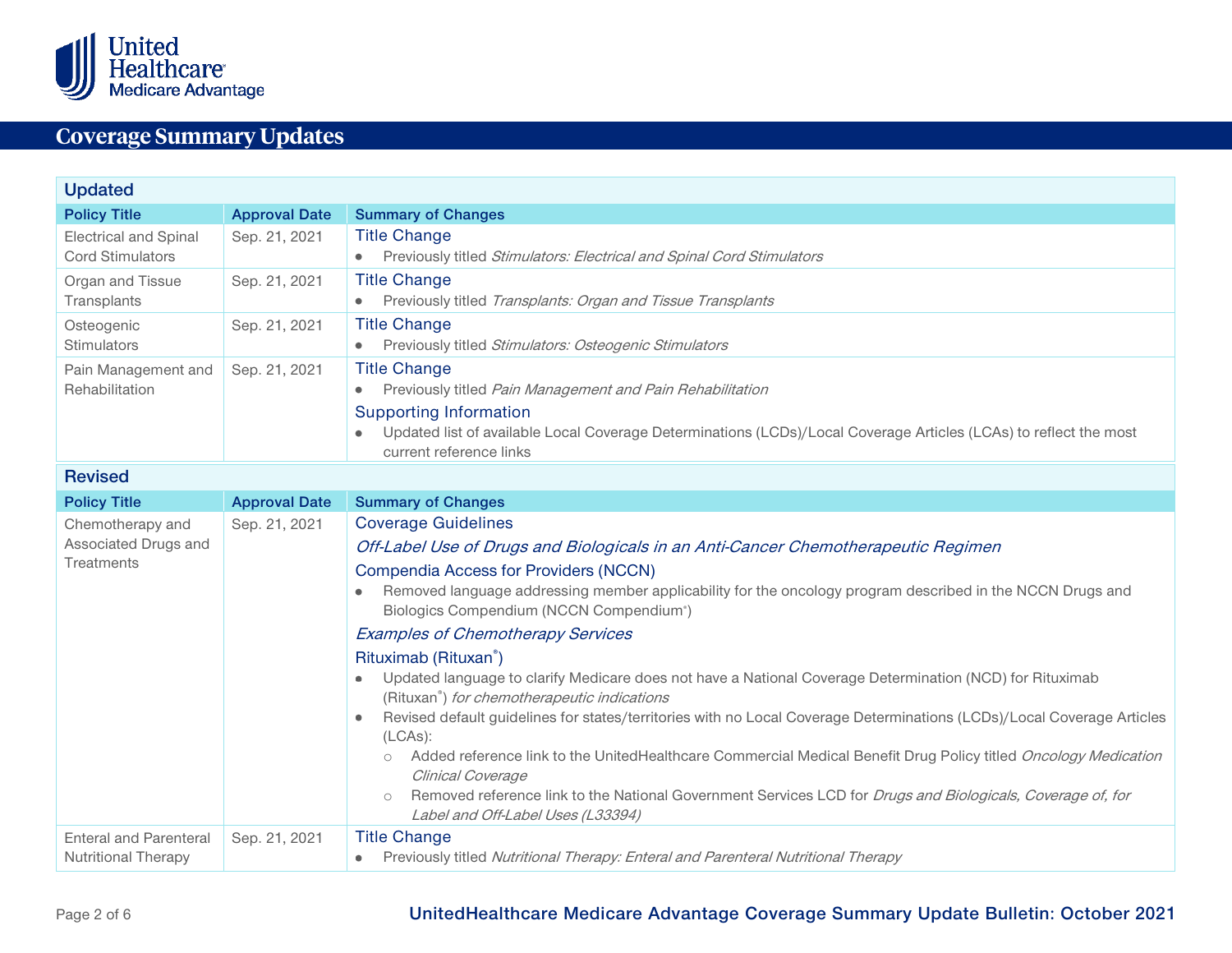

<span id="page-2-0"></span>

| <b>Revised</b>                                                             |                      |                                                                                                                                                                                                                                                                                                                                                                                                                                                                                                                                                                                                                                                                                                                                                                                                                                                                        |  |  |
|----------------------------------------------------------------------------|----------------------|------------------------------------------------------------------------------------------------------------------------------------------------------------------------------------------------------------------------------------------------------------------------------------------------------------------------------------------------------------------------------------------------------------------------------------------------------------------------------------------------------------------------------------------------------------------------------------------------------------------------------------------------------------------------------------------------------------------------------------------------------------------------------------------------------------------------------------------------------------------------|--|--|
| <b>Policy Title</b>                                                        | <b>Approval Date</b> | <b>Summary of Changes</b>                                                                                                                                                                                                                                                                                                                                                                                                                                                                                                                                                                                                                                                                                                                                                                                                                                              |  |  |
| <b>Enteral and Parenteral</b><br><b>Nutritional Therapy</b><br>(continued) | Sep. 21, 2021        | <b>Coverage Guidelines</b><br><b>Enteral Nutritional Therapy</b><br>Added language to indicate Local Coverage Determinations (LCDs)/Local Coverage Articles (LCAs) exist and<br>compliance with these policies is required where applicable; refer to the Durable Medical Equipment (DME) MAC LCD<br>for Enteral Nutrition (L38955)<br>Removed reference link to the DME MAC Joint Article titled Retirement of Enteral Nutrition LCD and Related Policy<br>Article for claims with dates of service on or after Nov. 12, 2020<br><b>Parenteral Nutritional Therapy</b><br>Added language to indicate LCDs/LCAs exist and compliance with these policies is required where applicable; refer to<br>the DME MAC LCD for Parenteral Nutrition (L38953)<br>Removed reference link to the DME MAC Joint Article titled Retirement of Parenteral Nutrition LCD (L33798) and |  |  |
|                                                                            |                      | related Policy Article (A52515) effective for claims with dates of service on or after Nov.12, 2020                                                                                                                                                                                                                                                                                                                                                                                                                                                                                                                                                                                                                                                                                                                                                                    |  |  |
| Medications/Drugs<br>(Outpatient/Part B)                                   | Sep. 21, 2021        | <b>Coverage Guidelines</b><br><b>Part D Medications/Drugs</b><br>Revised language pertaining to "medically-accepted indication" to indicate:<br>Section 1860D-2(e)(4) of the Social Security Act defines "medically-accepted indication" in part by reference to<br>$\circ$<br>section 1927(k)(6) of the Act, to any use of a covered Part D drug which is approved under the Federal Food, Drug,<br>and Cosmetic Act, or the use of which is supported by one or more citations included or approved for inclusion in<br>any of the compendia described in section 1927(g)(1)(B)(i) of the Act<br>The recognized compendia are:<br>$\circ$<br><b>American Hospital Formulary Service Drug Information</b><br><b>DRUGDEX®</b> Information System                                                                                                                       |  |  |
|                                                                            |                      | <b>Immunosuppressive Drugs</b><br>Removed instruction on appropriate billing<br><b>Other Examples of Specific Drugs/Medications</b><br><b>Colony Stimulating Factors (Short Acting)</b><br>Updated list of applicable drugs/medications; added:<br>Tbo-Filgrastim<br>$\circ$<br>Filgrastim<br>$\circ$<br>Filgrastim-Aafi<br>$\circ$<br>Filgrastim-Sndz<br>$\circ$<br><b>Colony Stimulating Factors (Long Acting)</b>                                                                                                                                                                                                                                                                                                                                                                                                                                                   |  |  |

Page 3 of 6 **UnitedHealthcare Medicare Advantage Coverage Summary Update Bulletin: October 2021**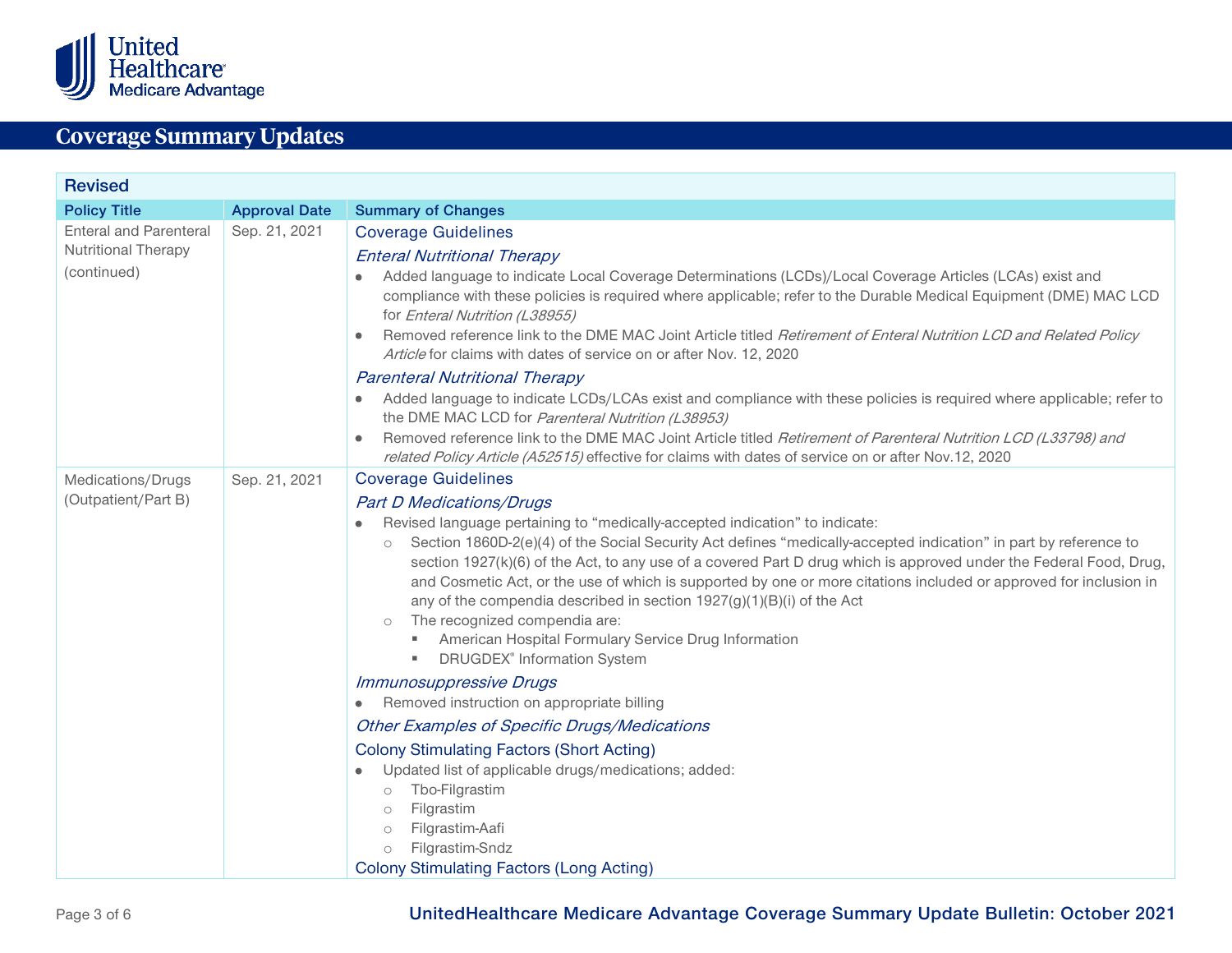

<span id="page-3-0"></span>

| <b>Revised</b>                                          |                      |                                                                                                                                                                                                                                                                                                                                                                                                                                                                                                                                                                                                                                                                                                                                                                                                                                                                                                                                                                                                                                                                                                                                            |  |  |
|---------------------------------------------------------|----------------------|--------------------------------------------------------------------------------------------------------------------------------------------------------------------------------------------------------------------------------------------------------------------------------------------------------------------------------------------------------------------------------------------------------------------------------------------------------------------------------------------------------------------------------------------------------------------------------------------------------------------------------------------------------------------------------------------------------------------------------------------------------------------------------------------------------------------------------------------------------------------------------------------------------------------------------------------------------------------------------------------------------------------------------------------------------------------------------------------------------------------------------------------|--|--|
| <b>Policy Title</b>                                     | <b>Approval Date</b> | <b>Summary of Changes</b>                                                                                                                                                                                                                                                                                                                                                                                                                                                                                                                                                                                                                                                                                                                                                                                                                                                                                                                                                                                                                                                                                                                  |  |  |
| Medications/Drugs<br>(Outpatient/Part B)<br>(continued) | Sep. 21, 2021        | Updated list of applicable drugs/medications; added:<br>۰<br>Pegfilgrastim-Jmdb<br>$\circlearrowright$<br>Pegfilgrastim<br>$\circlearrowright$<br>Pegfilgrastim-Apgf<br>$\circlearrowright$<br>Pegfilgrastim-Cbqv<br>$\circlearrowright$<br>Pegfilgrastim-Bmez<br>$\circlearrowright$                                                                                                                                                                                                                                                                                                                                                                                                                                                                                                                                                                                                                                                                                                                                                                                                                                                      |  |  |
|                                                         |                      | <b>Erythropoietin for Cancer Related Conditions</b><br>Revised language to indicate Local Coverage Determinations (LCDs)/Local Coverage Articles (LCAs) exist and<br>compliance with these policies is required where applicable                                                                                                                                                                                                                                                                                                                                                                                                                                                                                                                                                                                                                                                                                                                                                                                                                                                                                                           |  |  |
|                                                         |                      | <b>Erythropoietin for Non-Cancer Related Conditions</b><br>Added instruction to refer to the UnitedHealthcare Commercial Medical Benefit Drug Policy titled Erythropoiesis-<br>$\bullet$<br>Stimulating Agents for states with no LCDs/LCAs                                                                                                                                                                                                                                                                                                                                                                                                                                                                                                                                                                                                                                                                                                                                                                                                                                                                                                |  |  |
|                                                         |                      | Added step therapy requirement; refer to the UnitedHealthcare Medicare Advantage Medical Benefit Injectable Policy<br>titled Medicare Part B Step Therapy Programs                                                                                                                                                                                                                                                                                                                                                                                                                                                                                                                                                                                                                                                                                                                                                                                                                                                                                                                                                                         |  |  |
|                                                         |                      | Intravitreal Vascular Endothelial Growth Factor (VEGF) Inhibitors<br>Updated list of applicable drugs/medications; replaced "Compounded Avastin" (Bevacizumab)" with "Avastin"<br>(Bevacizumab)"                                                                                                                                                                                                                                                                                                                                                                                                                                                                                                                                                                                                                                                                                                                                                                                                                                                                                                                                           |  |  |
|                                                         |                      | <b>Supporting Information</b><br>Updated list of available LCDs/LCAs to reflect the most current reference links                                                                                                                                                                                                                                                                                                                                                                                                                                                                                                                                                                                                                                                                                                                                                                                                                                                                                                                                                                                                                           |  |  |
| Orthopedic                                              | Sep. 21, 2021        | <b>Coverage Guidelines</b>                                                                                                                                                                                                                                                                                                                                                                                                                                                                                                                                                                                                                                                                                                                                                                                                                                                                                                                                                                                                                                                                                                                 |  |  |
| Procedures, Devices<br>and Products                     |                      | Collagen Meniscus Implant<br>Revised language to indicate:<br>Collagen meniscus implant (also referred to as collagen scaffold [CS], CMI, or Menaflex <sup>™</sup> meniscus implant<br>$\circlearrowright$<br>throughout the published literature) is used to fill meniscal defects that result from partial meniscectomy<br>For claims with dates of service performed on or after May 25, 2010, the Centers for Medicare & Medicaid Services<br>$\circ$<br>(CMS) has determined that the evidence is adequate to conclude that the collagen meniscus implant does not<br>improve health outcomes and, therefore, is not reasonable and necessary for the treatment of meniscal injury/tear<br>under section 1862(a)(1)(A) of the Social Security Act; thus, the collagen meniscus implant is non-covered by<br>Medicare<br>Refer to the National Coverage Determination (NCD) for <i>Collagen Meniscus Implant (150.12)</i><br>$\circ$<br>Extracorporeal Shock Wave Therapy (ESWT) (CPT codes 28890, 0101T and 0102T)<br>Revised language pertaining to Local Coverage Determinations (LCDs)/Local Coverage Articles (LCAs) to indicate: |  |  |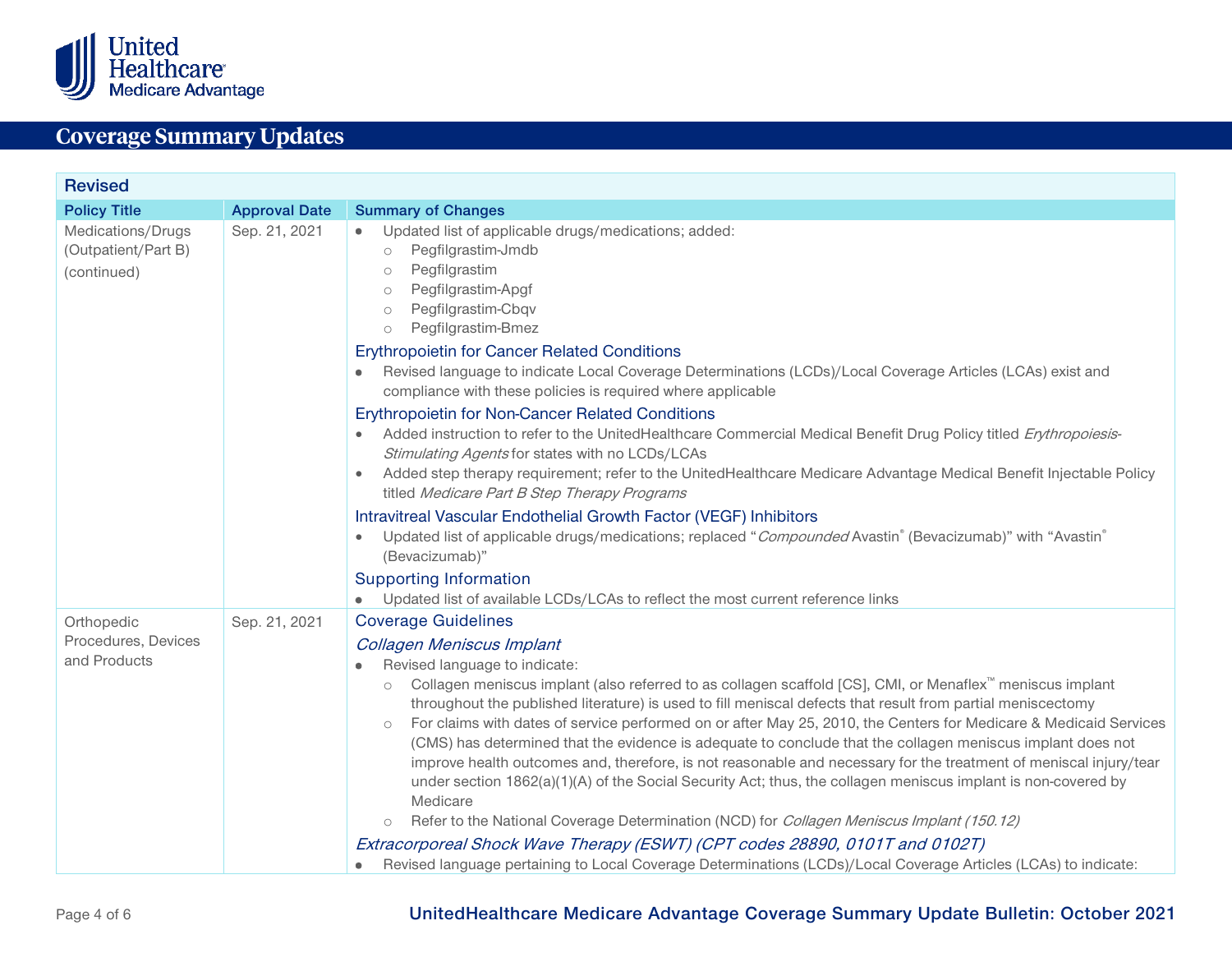

<span id="page-4-0"></span>

| <b>Revised</b>                                                   |                      |                                                                                                                                                                                                                                                                                                                                                                                                                                                                                                                                                       |  |  |
|------------------------------------------------------------------|----------------------|-------------------------------------------------------------------------------------------------------------------------------------------------------------------------------------------------------------------------------------------------------------------------------------------------------------------------------------------------------------------------------------------------------------------------------------------------------------------------------------------------------------------------------------------------------|--|--|
| <b>Policy Title</b>                                              | <b>Approval Date</b> | <b>Summary of Changes</b>                                                                                                                                                                                                                                                                                                                                                                                                                                                                                                                             |  |  |
| Orthopedic<br>Procedures, Devices<br>and Products<br>(continued) | Sep. 21, 2021        | LCDs/LCAs exist and compliance with these policies is required where applicable; -see the list of available<br>$\circ$<br>LCDs/LCAs for Extracorporeal Shock Wave Therapy (ESWT) in the Supporting Information section of the policy<br>For coverage guidelines for states/territories with no LCDs/LCAs, refer to the UnitedHealthcare Commercial<br>$\circ$<br>Medical Policy titled Extracorporeal Shock Wave Therapy (ESWT) for Musculoskeletal Conditions and Soft Tissue<br>Wounds<br><b>Bone or Soft Tissue Healing and Fusion Enhancement</b> |  |  |
|                                                                  |                      | Platelet-Rich Plasma (PRP) (CPT code 0232T)<br>Revised language pertaining to LCDs/LCAs to indicate:<br>LCDs/LCAs exist and compliance with these policies is required where applicable; see the list of available<br>$\circ$<br>LCDs/LCAs for Platelet-Rich Plasma (PRP) in the Supporting Information section of the policy<br>For coverage guidelines for states/territories with no LCDs/LCAs refer to the UnitedHealthcare Commercial<br>$\circ$<br>Medical Policy titled Prolotherapy and Platelet Rich Plasma Therapies                        |  |  |
|                                                                  |                      | <b>Supporting Information</b><br>Added list of available LCDs/LCAs for:<br>Extracorporeal Shock Wave Therapy (ESWT)<br>$\circ$<br>Platelet-Rich Plasma (PRP)<br>$\circ$                                                                                                                                                                                                                                                                                                                                                                               |  |  |
| Prostate: Services and<br>Procedures                             | Sep. 21, 2021        | <b>Coverage Guidelines</b><br>UroLift® System (CPT codes 52441, 52442, C9739 and C9740)<br>Revised default guidelines for the UroLift® System:<br>Added reference link to the UnitedHealthcare Commercial Medical Policy titled Prostate Surgeries and<br>$\circ$<br>Interventions<br>Removed reference link to the InterQual® CP: Client Defined 2021, CP: Procedures Prostate Surgery (Custom) -<br>$\circ$<br><b>UHG</b>                                                                                                                           |  |  |